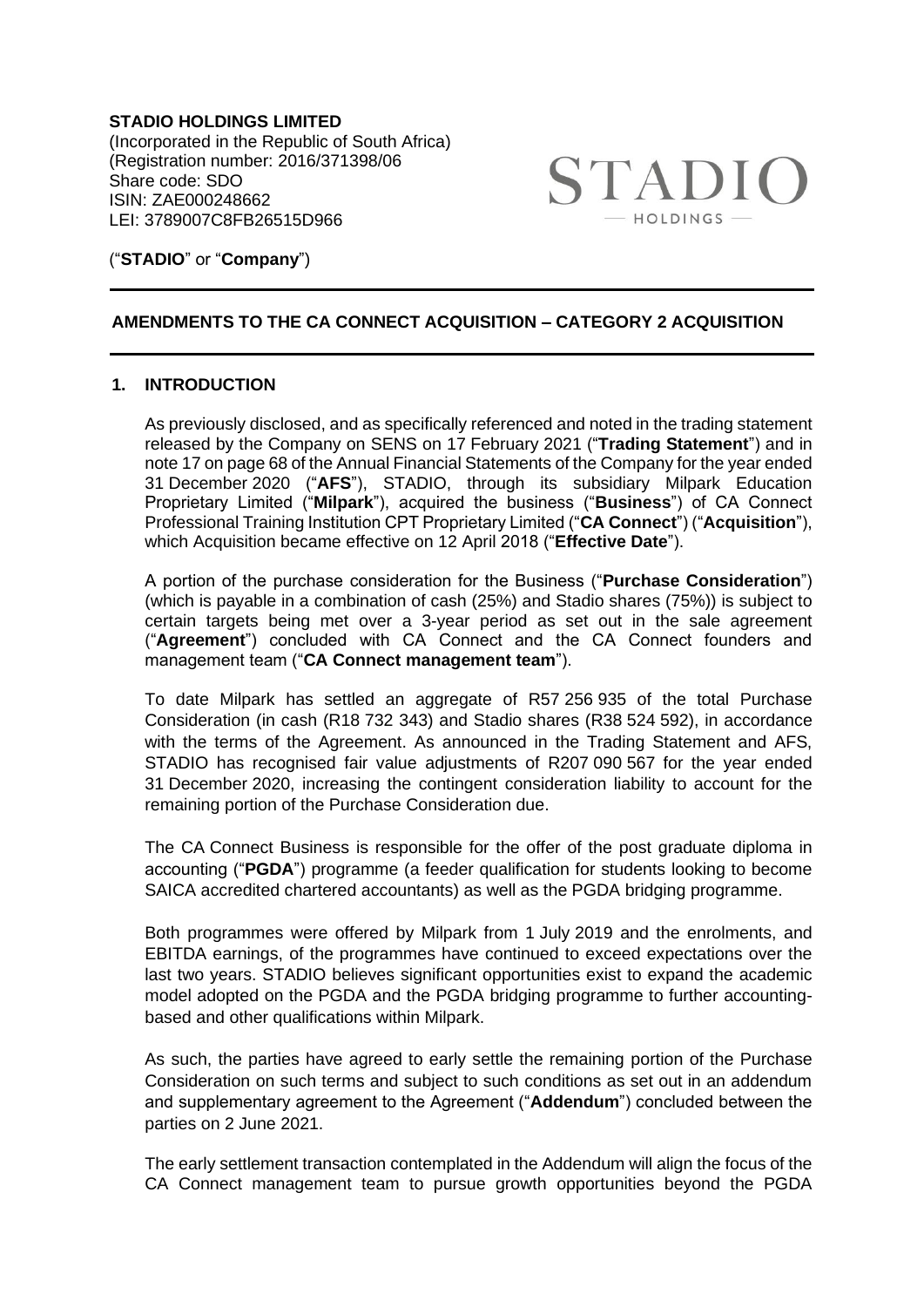programmes and to retain the knowledge and skill of the CA Connect management team within the wider Milpark business.

In terms of the Addendum the remaining portion of the Purchase Consideration will be settled in two tranches as follows:

- a fixed amount of R68 000 000 to be settled on or about 7 June 2021, R48 000 000 of which will be settled in cash and R20 000 000 of which will be settled in STADIO shares; and
- a fixed amount of R133 120 000 to be settled on 15 April 2022, R33 120 000 of which will be settled in cash and R100 000 000 of which will be settled by the issue of Milpark ordinary shares ("**Milpark Shares**"),

amounting to a total final payment of R201 120 000.

The R100 000 000 portion of the Purchase consideration which will be settled in Milpark Shares, will make the CA Connect management team 18.7% shareholders in Milpark.

It is furthermore recorded that the implementation of the early settlement transaction contemplated in the Addendum may result in the dilution of the Black ownership and Black Economic Empowerment ("**BEE**") score of Milpark and accordingly the parties have agreed to implement a BEE transaction in terms of which up to 3% of the shares in Milpark will be issued to a BEE educational trust in order to maintain the Black ownership and BEE score of Milpark.

# **2. PURCHASE CONSIDERATION**

As noted above R57 256 935 of the total Purchase Consideration has already been settled in cash and STADIO shares, and the remaining amount to be settled in cash, STADIO shares and Milpark Shares (as set out above) amounts to R201 120 000.

Accordingly, the total Purchase Consideration will equal to an amount of R258 376 935.

# **3. FINANCIAL INFORMATION**

The net assets comprising the Business were all intangible assets, comprising mainly of the PGDA and PGDA bridging programmes.

The audited profits after tax attributable to the Business for the year ended 31 December 2020, was R23 753 397, based on the audited annual financial statements of STADIO for the year ending 31 December 2020, which were prepared in terms of IFRS.

#### 4. **EFFECTIVE DATE OF THE ACQUISITION AND ADDENDUM**

The Acquisition was effective on the Effective Date and the Addendum is not subject to any outstanding conditions precedent.

# 5. **WARRANTIES AND OTHER SIGNIFICANT TERMS OF THE AGREEMENT**

The Agreement contains representations and warranties by the CA Connect management team in favour of Milpark which are standard for a transaction of such nature.